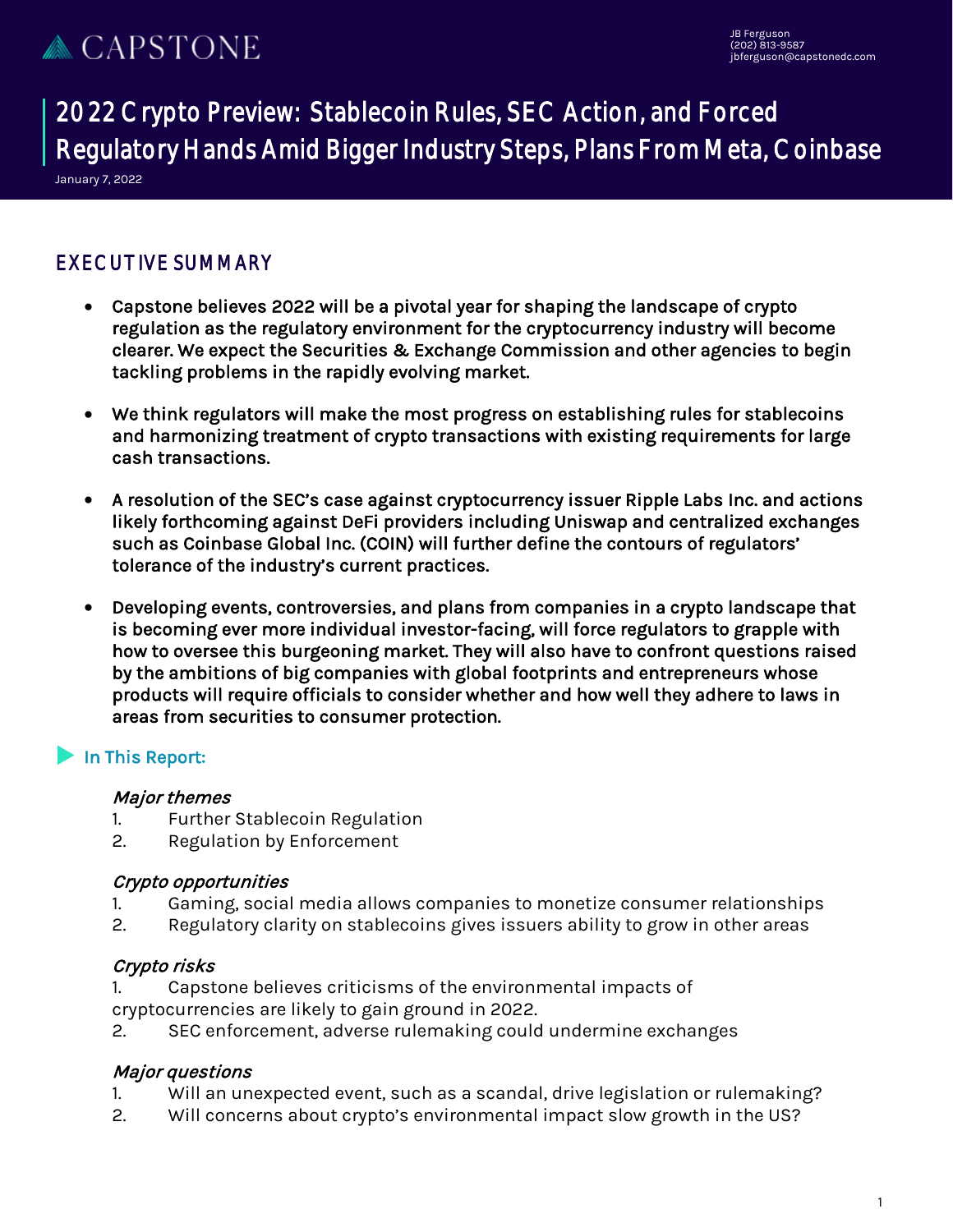# Major Themes in 2022

## Further Stablecoin Regulation

|                | Winners and Losers from Stablecoin Regu            |
|----------------|----------------------------------------------------|
| <b>Winners</b> | Circle, Paxos                                      |
| Losers         | Tether, DeFi exchanges, Meta Platforms Inc. (MVRS) |

Capstone believes further stablecoin regulation is likely and will target the biggest players (and aspiring players) in the space, especially Tether and Meta. We think the turn of regulator attention to stablecoins will be driven primarily by the specter of Meta's (now-dormant) effort to create its own stable crypto currency called Diem. With nearly three billion monthly active users, a Meta platform-native stablecoin could become a systemically important currency in record time leaving regulators on their back foot in addressing the risks. Secondarily, there is persistent concern the largest stablecoin (Tether, USDT) is not fully backed by reserves and could be vulnerable to a run if more details were disclosed. Any measure that impacts Tether would be challenging for the crypto economy, especially decentralized finance. Likewise, we think any forthcoming regulation would make lawmakers' opposition to a Meta stablecoin explicit.

Ilation

Regulators began discussing stablecoin regulation in public last July, around the time stablecoin issuer Circle announced it intended to become a publicly traded company. Shortly after that announcement, Federal Reserve Chairman Jay Powell made comments critical of stablecoin tokens and Fed researchers published an academic paper comparing the risks of stablecoins to pre-Fed banking practices. Soon after that, the President's Working Group on Financial Markets (PWG) convened to discuss stablecoins and in November 1 released a report with its regulatory recommendations.

Like many regulatory responses to cryptocurrency, the PWG's desired framework would require legislation. The PWG recommended restricting stablecoin issuance to insured depository institutions, bringing custodial wallet providers (that is, crypto exchanges) under federal oversight with restrictions on lending customer tokens and the imposition of liquidity and other requirements. The PWG believes these requirements would address user protection, run risks, and systemic concentration risks. In the absence of legislation, the PWG points to potential regulation of stablecoin issuers as deposit-takers, directing extra scrutiny at any applications by issuers for bank charters, and designating stablecoins as systemically important for payment clearing and settlement activity.

Although passing any legislation in a midterm election year is difficult, we think there is a remote chance stablecoins could be seen as a bipartisan issue that is pro-crypto, anti-Meta, and tough on crypto financial crimes. However, should a major scandal ripple through the crypto markets and harm individual investors, the likelihood that it becomes an issue would rise.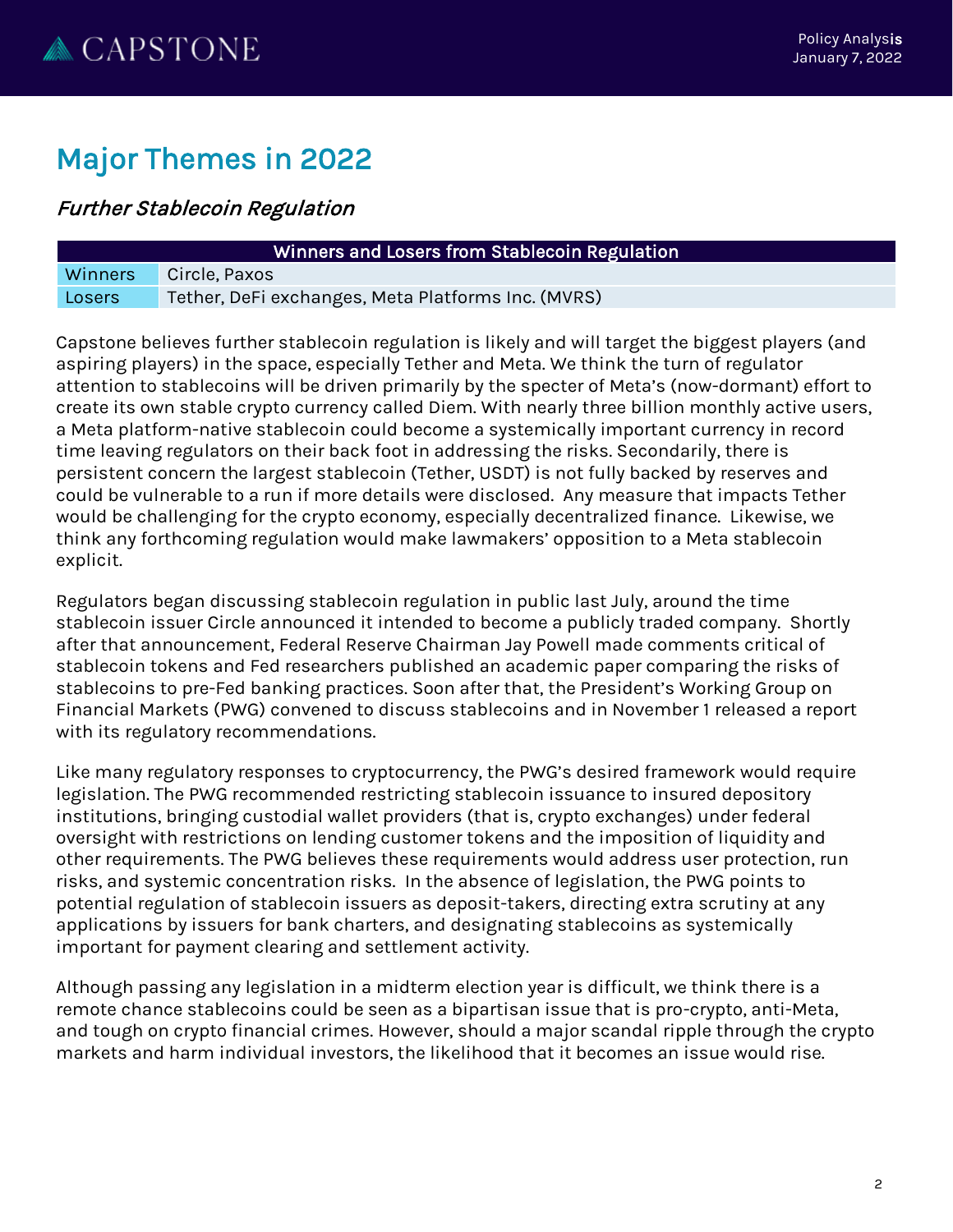

### Regulation by Enforcement

| Winners and Losers from Regulation by Enforcement |                          |
|---------------------------------------------------|--------------------------|
| <b>Winners</b>                                    | Bitcoin, Ether           |
| Losers                                            | Coinbase (COIN), Uniswap |

In the absence of clarifying legislation, we see no end in sight to the SEC's current "regulation by enforcement" approach to crypto assets. Crypto tokens can be either commodities like bitcoin and ether (and thus unregulated in the spot market), or securities. Some, like ether, started as securities and now more closely resemble commodities. The SEC contends the standard for determining whether a token is a commodity or a security (the *Howey* test) is straightforward, but most professionals in the industry believe that Howey does not provide enough guidance because it does not address issues pertinent to crypto assets that have evolved from securities into commodities, such as ethereum. One way or another, we expect a decision in the SEC's suit against Ripple (issuer of XRP) to provide more clarity in 2022.

The suit itself has a byzantine docket full of procedural maneuvering, but the core of Ripple's defense is that it had no "fair notice" it was violating the law, because XRP's potential status as a security was not clear to the SEC *itself* in the intervening years between XRP's creation in 2013 and the SEC's decision to sue in late 2020. The SEC's response has been that the agency was deliberating that status the entire time. While we stop short of predicting the outcome of the Ripple case, we think the SEC's position is untenable for more than another year or so and it will have to make what amounts to a bright-line declaration on tokens that are not securities. Otherwise, the agency will continue picking winners and losers in the space in a way that looks incompatible with the rule of law.

With that ambiguity in mind, all exchanges (centralized or DeFi, traditional crypto or NFTs) are at risk of selective enforcement for allowing unregistered securities to trade on their platforms. Exchanges with very narrow offerings, such as Interactive Brokers (IBKR), face far less risk than those like Coinbase with more than 100 tokens. DeFi players such as Uniswap (which is currently under investigation) face the additional risk of having no technical way to meet their know-your-customer (KYC) obligations. We expect enforcement action from the SEC along these lines against most exchanges with broad offerings.

# Crypto Opportunities in 2022

### Mainstreaming in Social Media and Gaming

| Winners and Losers from Social Media Mainstreaming |                                                                                                                                                                                                  |  |
|----------------------------------------------------|--------------------------------------------------------------------------------------------------------------------------------------------------------------------------------------------------|--|
| <b>Winners</b>                                     | Meta Platforms Inc. (MVRS), and Twitter Inc. (TWTR), as well as gaming companies,<br>Activision Blizzard Inc. (ATVI), Electronic Arts Inc. (EA), Roblox Corp. (RBLX), Unity<br>Software Inc. (U) |  |
| Losers                                             | Visa Inc. (V), Mastercard Inc. (MA)                                                                                                                                                              |  |

Capstone believes the convergence of Web3 (identity managed by the blockchain) and Web2 (social media) will begin this year. Twitter launched its dedicated crypto team last November,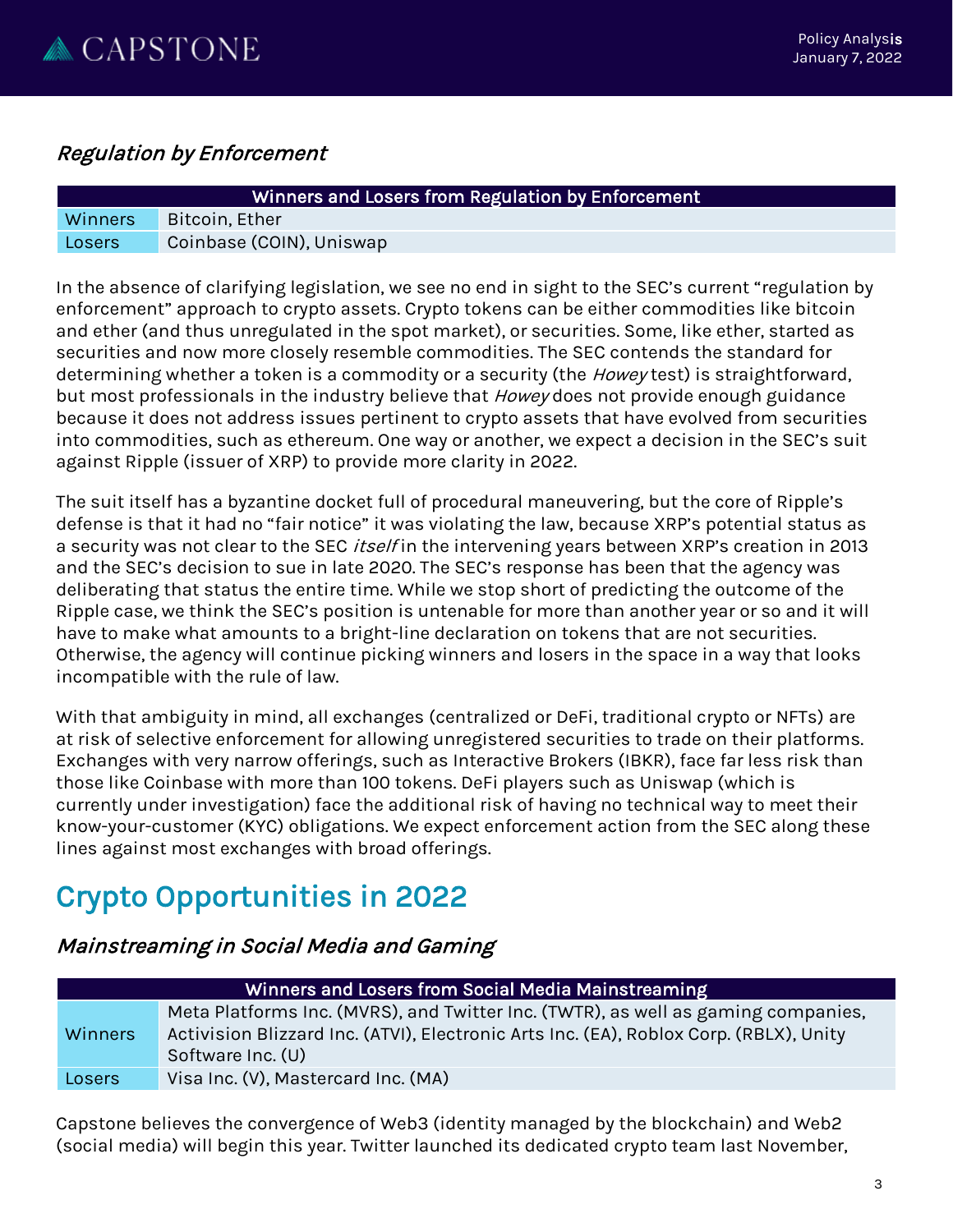Meta has its Novi wallet and the now-dormant Diem, as well as some discussion of NFTs in the company's metaverse. Fintechs such as Paypal Holdings Inc. (PYPL) and Block Inc. (SQ) are also active in the space. The platforms have fears of becoming the next MySpace or Altavista, and incorporating Web3 seems like an obvious step to maintain relevance. In addition, crytpo firms are hiring a significant number of engineers away from the big platforms, and internal efforts may make sense on a retention basis alone.

Given the growth in NFTs this year, we think the phenomenon is especially important for online gaming. Games have had meaningful on-platform economies for many years, which have "leaked" into the real economy (such as making in-game purchases using US dollars rather than in-game credits). Web3 integration could lift in-game economies into the real economy in a significant way, allowing for even greater consumer expenditures in the space. Assuming game platforms could find a way to tax transactions of in-game items (standard practice for DeFi NFT auction houses), we think they would benefit.

## Tokenized KYC

| Winners and Losers from Tokenized KYC |                                                                           |
|---------------------------------------|---------------------------------------------------------------------------|
| <b>Winners</b>                        | Blockchains with whitelisting (Aave), US Crypto VCs/HFs                   |
| Losers                                | Entities dependent on illicit activities by US residents (gambling, etc.) |

We believe the technical possibilities for KYC on the blockchain remain underexplored. There is no technical reason that an exchange like Coinbase or FTX Trading Ltd. (or the US government itself) could not issue a non-fungible token to a self-hosted wallet after it has passed KYC/AML screening. The first steps in this direction have already been taken by Aave, a DeFi protocol for staking and lending. The Decentralized Autonomous Organization (DAO) governing the protocol admitted its first "whitelister," Fireblocks, a digital custody firm that helps users create crypto assets, that can do the relevant due diligence.

Aave users verified and whitelisted by Fireblocks (mostly crypto hedge funds and growth funds) can access liquidity pools (essentially automated market makers) and staking/lending pools can access the traditional "permissionless" pools or a parallel set of "permissioned" pools comprised of only whitelisted participants.

We anticipate this will have the most traction with institutional investors, but may eventually transition to retail wallets. Representative Bill Foster (D-IL) suggested in a recent House Financial Services Committee hearing on cryptocurrency issues that the federal government could provide similar functionality by offering a wallet registration system. More likely, in our view, is an onchain KYC token issued by an exchange, which enables the wallet holder to participate in DeFi transactions.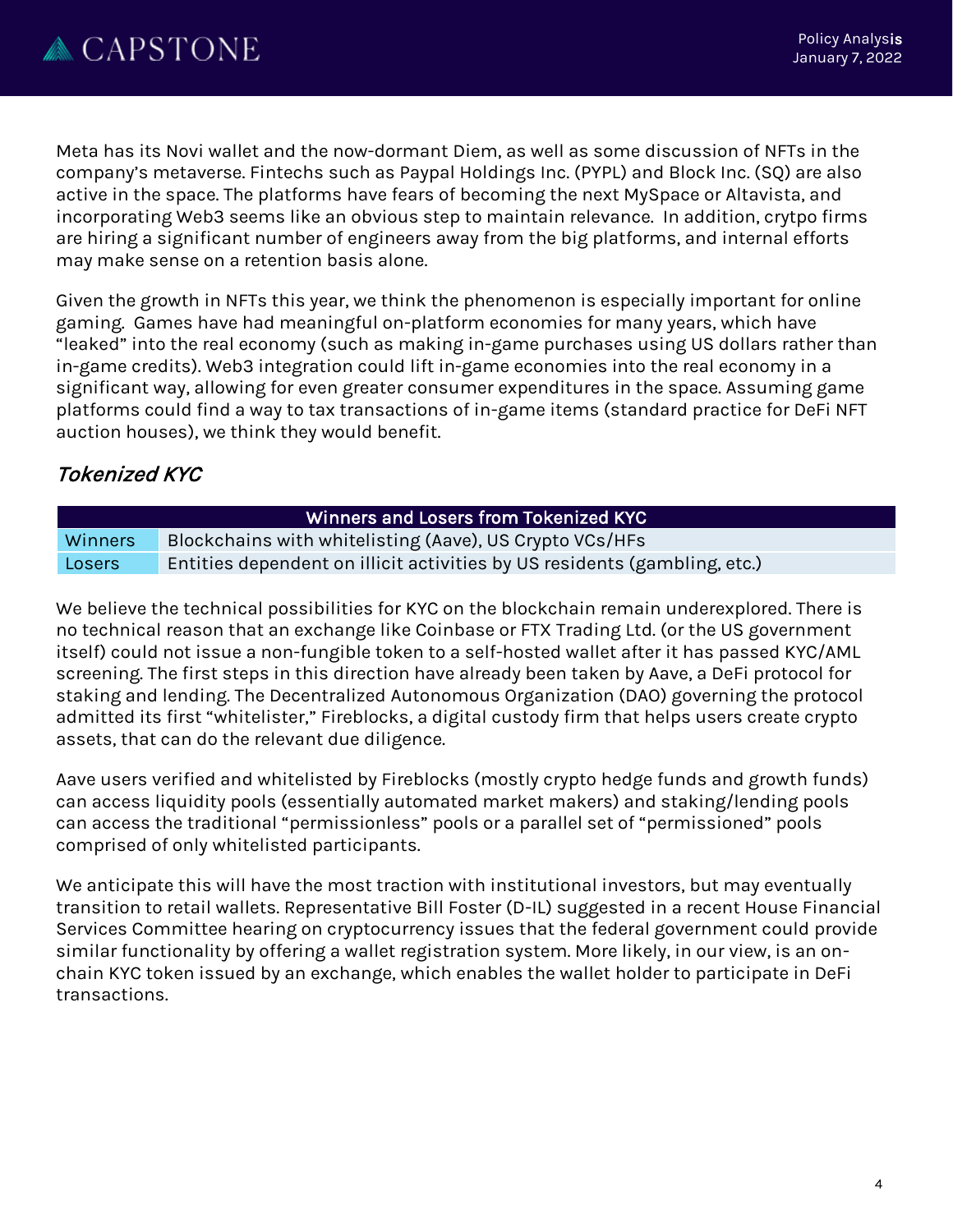# Crypto Risks in 2022

## Environmental Impacts

| Winners and Losers from Environmental Impact Restrtions |                                                                                                                                                                                                                    |  |
|---------------------------------------------------------|--------------------------------------------------------------------------------------------------------------------------------------------------------------------------------------------------------------------|--|
| <b>Winners</b>                                          | Proof-of-Stake (PoS) Tokens (Solana, Ethereum v2)                                                                                                                                                                  |  |
| Losers                                                  | Bitcoin miners including Marathon Digital Holdings Inc. (MARA), Hut 8 Mining Corp.<br>(HUT on the Toronto exchange), and Bitfarms Ltd. (BITF), as well as Proof-of-Work<br>(PoW) Tokens including Bitcoin and Doge |  |

Capstone believes criticisms of the environmental impacts of cryptocurrencies are likely to gain ground in 2022. The Oversight and Investigations subcommittee of the House Energy and Commerce Committee is preparing to schedule a hearing on the issue as soon as this month. It is possible that federal legislation targeting the industry for its carbon footprint will be introduced, and that blue states might initiate their own efforts to regulate if federal restrictions are not forthcoming.

The United States became the largest bitcoin mining country in the world in late 2021, with 35% of global hashrate generated. China banned the mining industry during the year, which had previously enjoyed extremely inexpensive coal and hydroelectric power in the country. Other disruptions, like this week's shutdown of the internet in Kazakhstan (18% of global hashrate) have made continued producer migration to the U.S. likely despite higher electricity costs.

The environmental concerns are serious enough that the New York Senate passed a bill (6486A) that would have halted all crypto mining in the state for three years. The second version of the bill simply limited expansion of existing mining operations and prevented any new operations powered by carbon-based fuel. The state's Climate Leadership and Community Protecion Act requires the state to reduce its greenhouse gas emissions by 85% by 2050, and environmental advocates believe limiting bitcoin mining is important for meeting those goals.

## Broad Broker Definition

| Winners and Losers from Broad Broker Definition , |                                                          |  |
|---------------------------------------------------|----------------------------------------------------------|--|
| <b>Winners</b>                                    | Centralized Exchanges including Coinbase                 |  |
| Losers                                            | Bitcoin miners (MARA, HUT, BITF), DeFi, Software Wallets |  |

Capstone believes it is possible, though unlikely, the Treasury implements crypto broker reporting requirements that include miners, for whom the reporting is technically impossible. Treasury has a statutory requirement to regulate crypto brokers under a provision of the infrastructure bill that attempts to put crypto brokers on the same footing as traditional equities and futures brokers.

The imprecision of the statutory language momentarily halted progress of Biden's signature infrastructure effort, and thrust crypto issues onto the front page of major newspapers. There was broad agreement between the legislators who crafted the language, pro-crypto lawmakers,